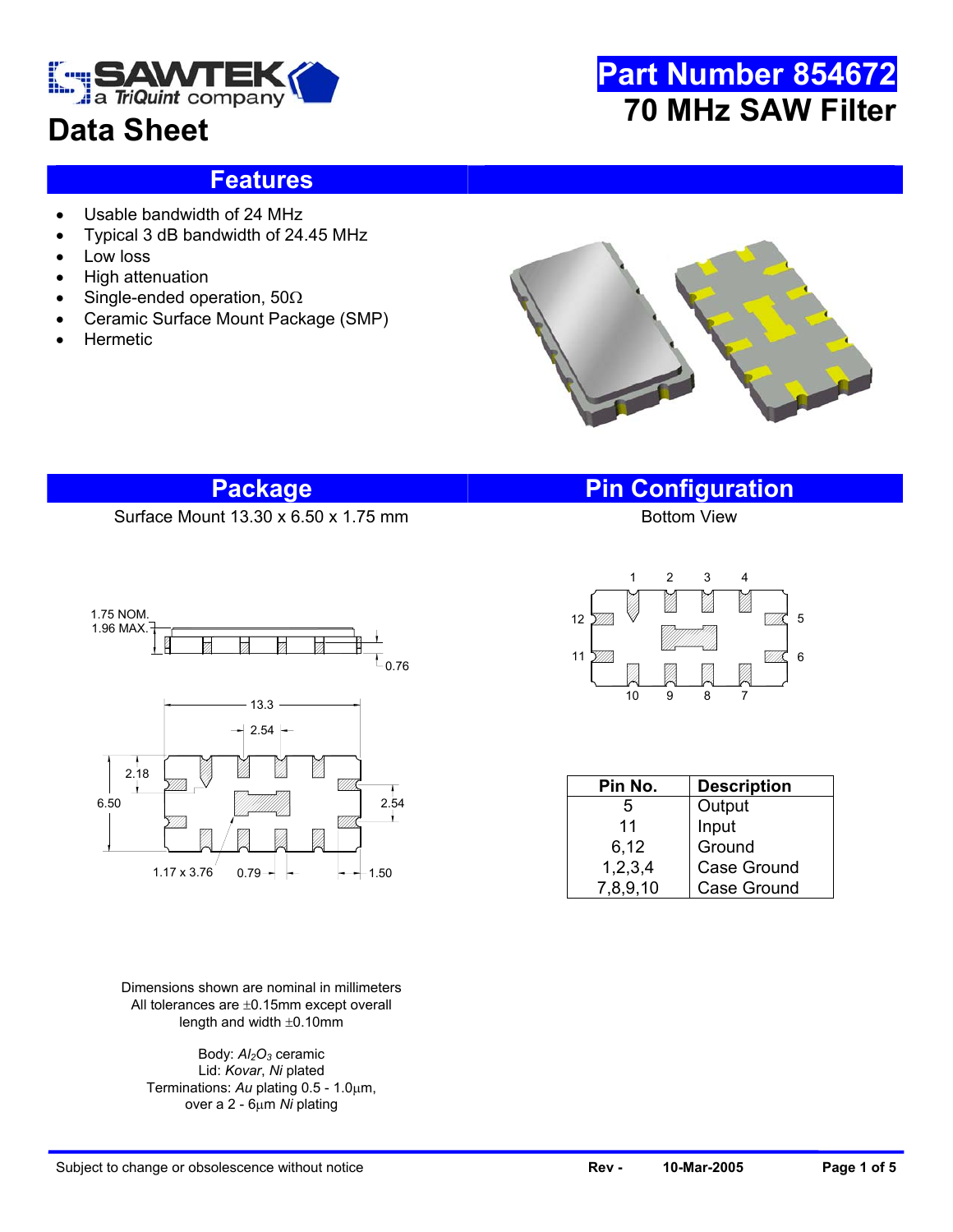

# **Part Number 854672 70 MHz SAW Filter**

# **Data Sheet**

## **Electrical Specifications (1)**

**Operating Temperature: (2)** +25 $^{\circ}$ C

| <b>Parameter</b>                | <b>Minimum</b> | <b>Typical</b> | <b>Maximum</b>  | <b>Unit</b>         |
|---------------------------------|----------------|----------------|-----------------|---------------------|
| <b>Center Frequency</b>         | 69.8           | 70             | 70.2            | <b>MHz</b>          |
| Insertion Loss at $F_{\Omega}$  |                | 16.25          | 17              | dB                  |
| 1 dB Bandwidth                  | 22.9           | 23.4           |                 | <b>MHz</b>          |
| 3 dB Bandwidth                  | 24             | 24.45          |                 | <b>MHz</b>          |
| 40 dB Bandwidth                 |                | 29.65          | 30.5            | <b>MHz</b>          |
| <b>Passband Ripple</b>          |                |                |                 |                     |
| 59.2 - 80.8 MHz                 |                | 0.7            |                 | dB                  |
| <b>Phase Linearity</b>          |                |                |                 |                     |
| 59.2 - 80.8 MHz                 |                | 8              | 12 <sup>2</sup> | deg                 |
| <b>Group Delay Variation</b>    |                |                |                 |                     |
| 59.2 - 80.8 MHz                 |                | 65             | 100             | nsec                |
| <b>Absolute Delay</b>           |                | 1.14           |                 | $\mu$ Sec           |
| <b>Temperature Coefficient</b>  |                | -94            |                 | ppm/ <sup>o</sup> C |
| Source Impedance <sup>(3)</sup> |                | 50             |                 | $\Omega$            |
| Load Impedance <sup>(3)</sup>   |                | 50             |                 | Ω                   |

#### **Notes:**

- 1. All specifications are based on the test circuit shown below
- 2. All specifications are tested at room temperature only
- 3. This is the optimum impedance in order to achieve the performance shown

#### **Test Circuit:**

Actual matching values may vary due to PCB layout and parasitics

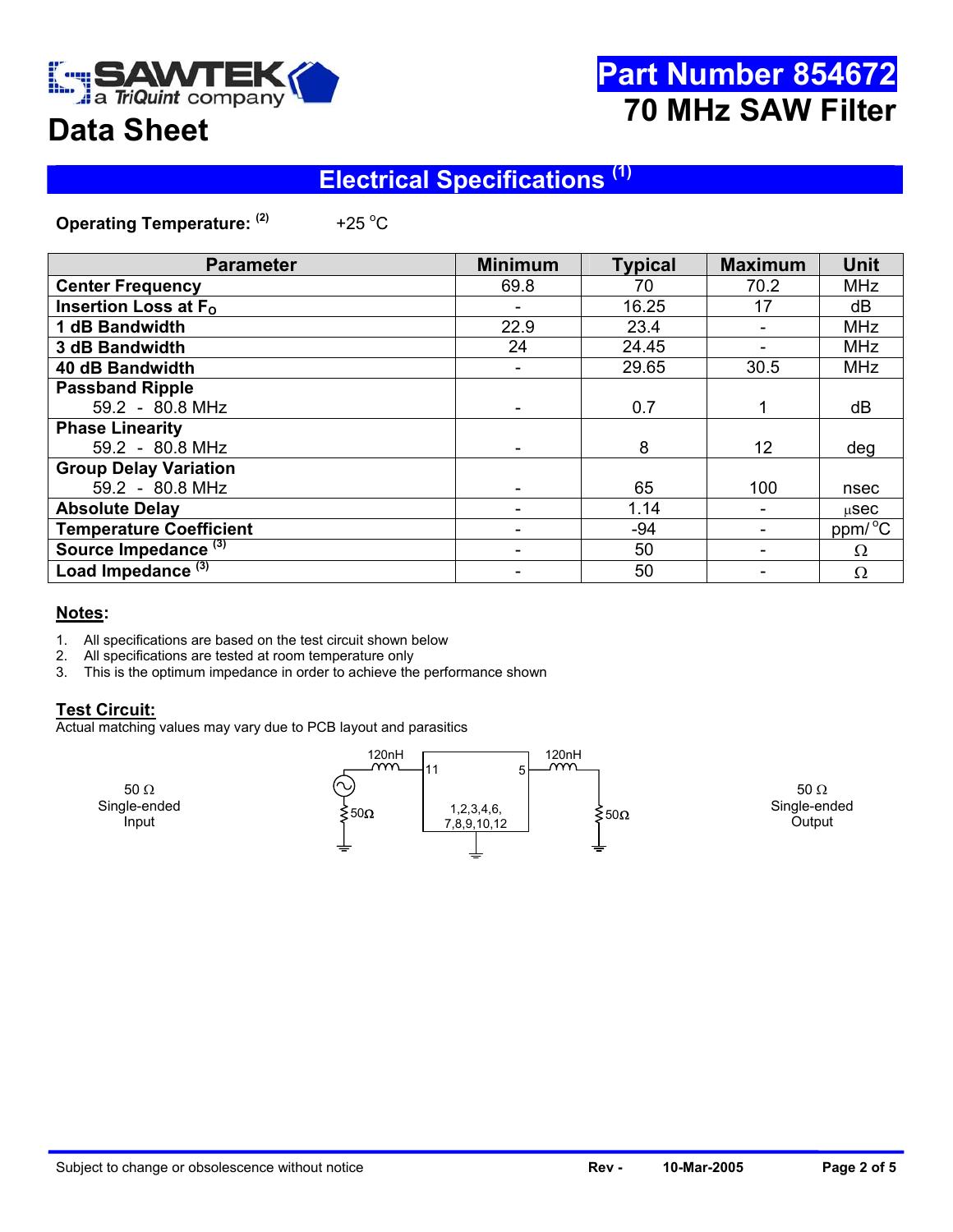

# **Part Number 854672 70 MHz SAW Filter**

# **Data Sheet**

#### **Typical Performance (at +25o C)**

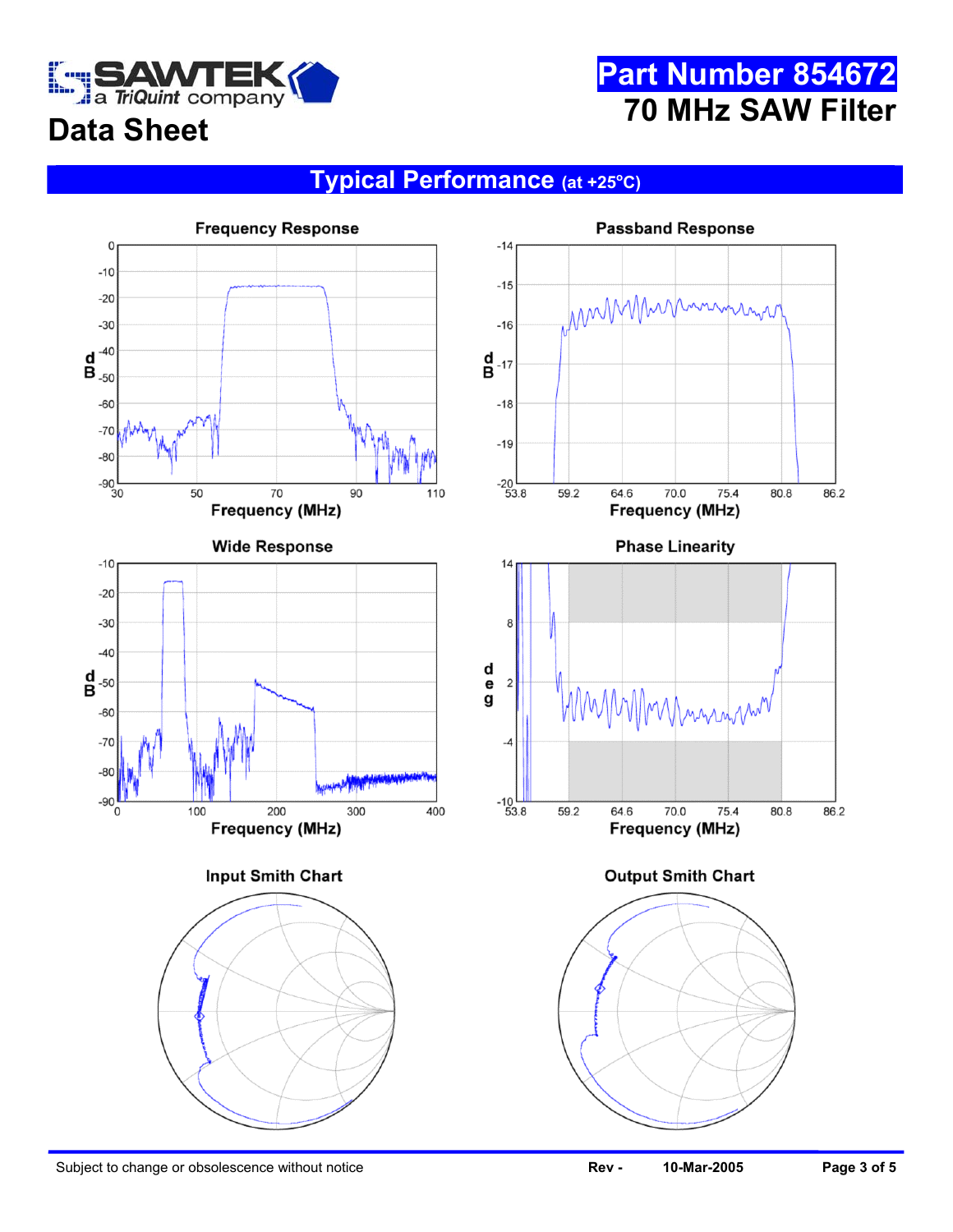

## **Part Number 854672 70 MHz SAW Filter**

# **Data Sheet**

#### **Matching Schematics**

Actual matching values may vary due to PCB layout and parasitics







The date code consists of: day of the current year (Julian, 3 digits), last digit of the year (1 digit) and hour (2 digits)

This footprint represents a recommendation only Dimensions shown are nominal in millimeters



A 1.75 φ  $\overline{\odot}$ ক  $\Theta$  $\overline{\odot}$  $\Theta$  $\overline{\odot}$  $\overline{\oplus}$  $\overline{\circ}$  $\overline{\circ}$  $\oplus$ 11.5 24  $-12.0$  $- A$ 3  $\rightarrow$  7.1  $\leftarrow$  12.0  $\rightarrow$   $\leftarrow$  12.0

> Dimensions shown are nominal in millimeters Packaging quantity: 2000 units/reel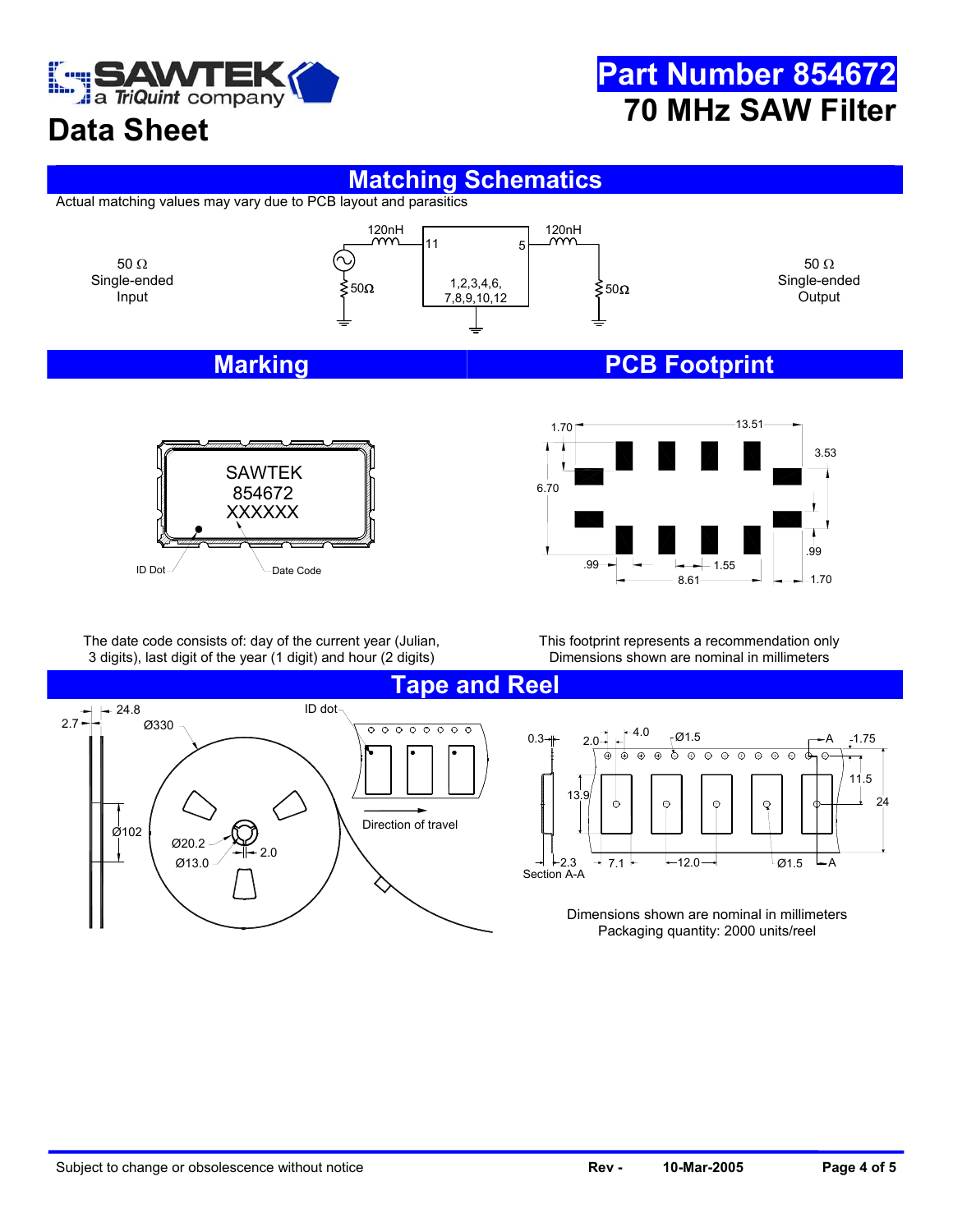

## **Data Sheet**

| <b>Maximum Ratings</b>    |        |                |                |                |  |  |  |
|---------------------------|--------|----------------|----------------|----------------|--|--|--|
| <b>Parameter</b>          | Symbol | <b>Minimum</b> | <b>Maximum</b> | Unit           |  |  |  |
| Storage Temperature Range | sta    | -40            | +85            | $\circ$ $\sim$ |  |  |  |

#### **Warnings**

- Electrostatic Sensitive Device (ESD)
- Avoid ultrasonic exposure

#### **Material Content**

• Does not contain lead (Pb) or other RoHS restricted materials

### **Links to Additional Technical Information**

**[PCB Layout Tips](http://www.triquint.com/company/divisions/sawtek/pcbtips.cfm) CONFIDENTIAL CONTROLLY A CONTROLLY CONTROLLY A CONTROLLY A CONTROLLY A CONTROLLY A CONTROLLY A CONTROLLY A CONTROLLY A CONTROLLY A CONTROLLY A CONTROLLY A CONTROLLY A CONTROLLY A CONTROLLY A CONTROLLY A** 

Soldering Profile

Other Technical Information

[S-Parameters](mailto:custservice@sawtek.com?subject=S-parameter request)

PO Box 609501

SAWTEK

USA

Orlando, FL 32860-9501

Sawtek's liability is limited only to the Surface Acoustic Wave (SAW) component(s) described in this data sheet. Sawtek does not accept any liability for applications, processes, circuits or assemblies which are implemented using any Sawtek component described in this data sheet.

#### **Contact Information**

Phone: +1 (407) 886-8860 Fax: +1 (407) 886-7061 Email: [custservice@sawtek.com](mailto:custservice@sawtek.com) Web: [www.sawtek.com](http://www.triquint.com/company/divisions/sawtek/)

Or contact one of our worldwide Network of [sales offices,](http://www.triquint.com/sales/) Representatives or distributors

Subject to change or obsolescence without notice **Rev - Rev - 10-Mar-2005 Page 5 of 5 Page 5 of 5**